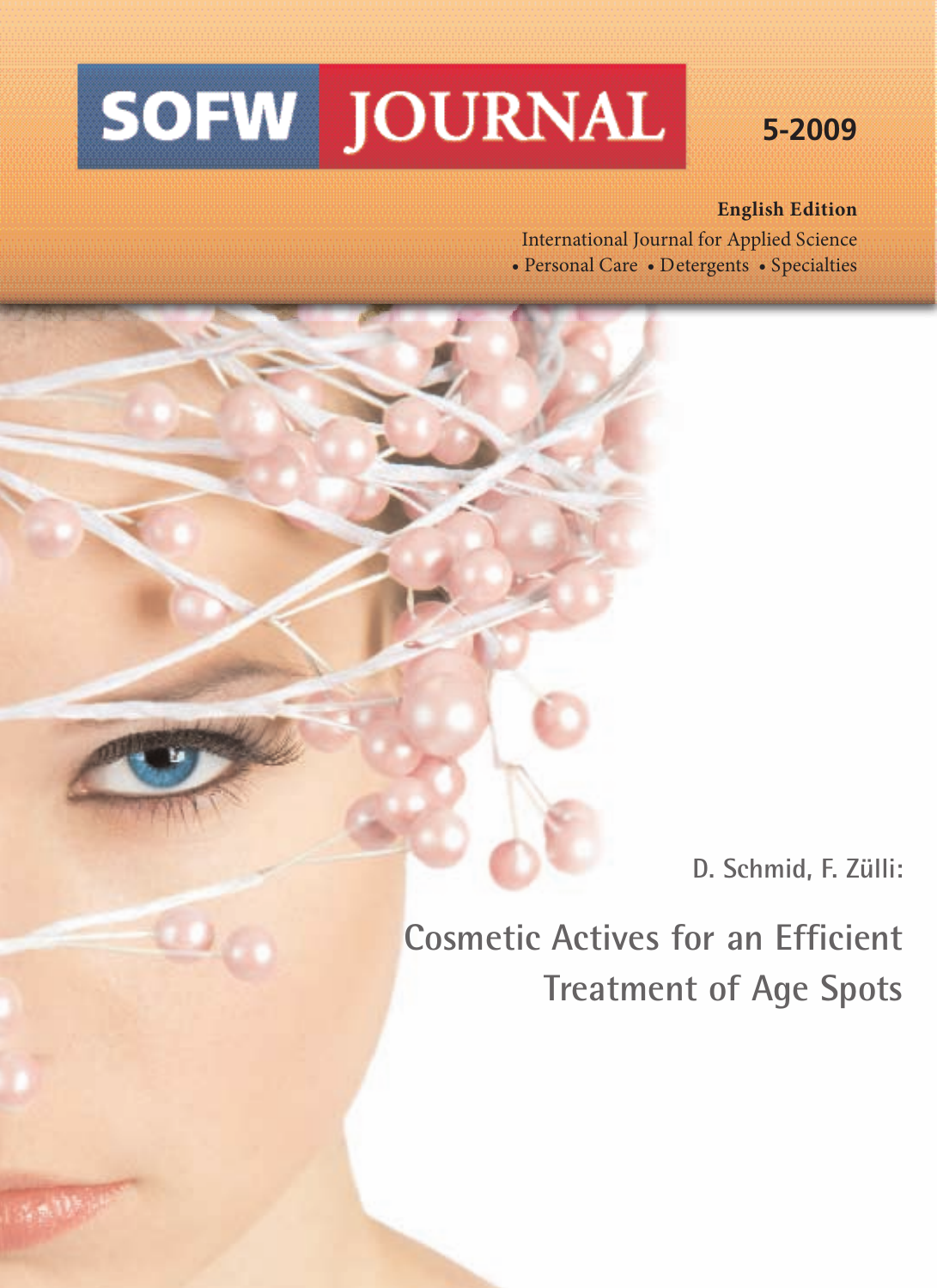AGE SPOTS

D. Schmid*\**, F. Zülli

# Cosmetic Actives for an Efficient Treatment of Age Spots

#### **Introduction**

Age spots, also known as sun- or liver spots, are brown to black macules that are common on sun-exposed skin after the age of 40. Age spots are harmless and do not really need treatment, but they are a significant visual clue to a woman's age. This was clearly shown in a study where digital imaging technology was used to standardize female faces in form and surface topography. Rating of a set of standardized faces, varying only in age- and photodamage-induced skin color distribution, revealed that age

#### **Abstract**

**A** test cream containing as<br>
active ingredients a combi-<br>
nation of the soy isoflavone<br>
genistein with a cress sprouts ex**test cream containing as active ingredients a combination of the soy isoflavone tract standardized in sulforaphane was found to be very efficient in the treatment of age spots. This implies that the actives worked mainly in the spot area and did not induce a strong bleaching effect on the neighboring, normally pigmented skin. The targeted efficacy is probably the result of blocking the overreaction of skin to sun light that is typical for age spots and of preventing lipofuscin formation.**

spots have a major influence on the perception of female facial age (1).

Two types of pigments are present in age spots, the melanins and lipofuscin. They are overproduced in the spot area because of an overreaction to UV radiation. UV light leads to the generation of free radicals and reactive oxygen species in keratinocytes. This induces the formation of signaling molecules like the α-melanocyte stimulating hormone (α-MSH), the endothelin-1 (ET-1) and the stem cell factor (SCF), and leads also to the oxidation of proteins and lipids **(Fig. 1)**. Oxidized proteins and lipids form insoluble, dark pigmented complexes, called lipofuscin. The released signaling molecules bind to their corresponding

receptors on melanocytes where they stimulate melanin production and promote dendrite formation. The messenger molecules ET-1 and SCF are shown to be highly overproduced in age spot areas (2). This explains the higher melanin content compared to the neighboring, normally pigmented skin. Accumulation of oxidized proteins and thus lipofuscin formation is normally prevented by the proteasome system. It is a complex of proteases that specifically recognizes damaged proteins and then degrades them completely. But proteasome activity is known to decline with advancing age (3), explaining why uneven pigmentation is a typical symptom of old age.

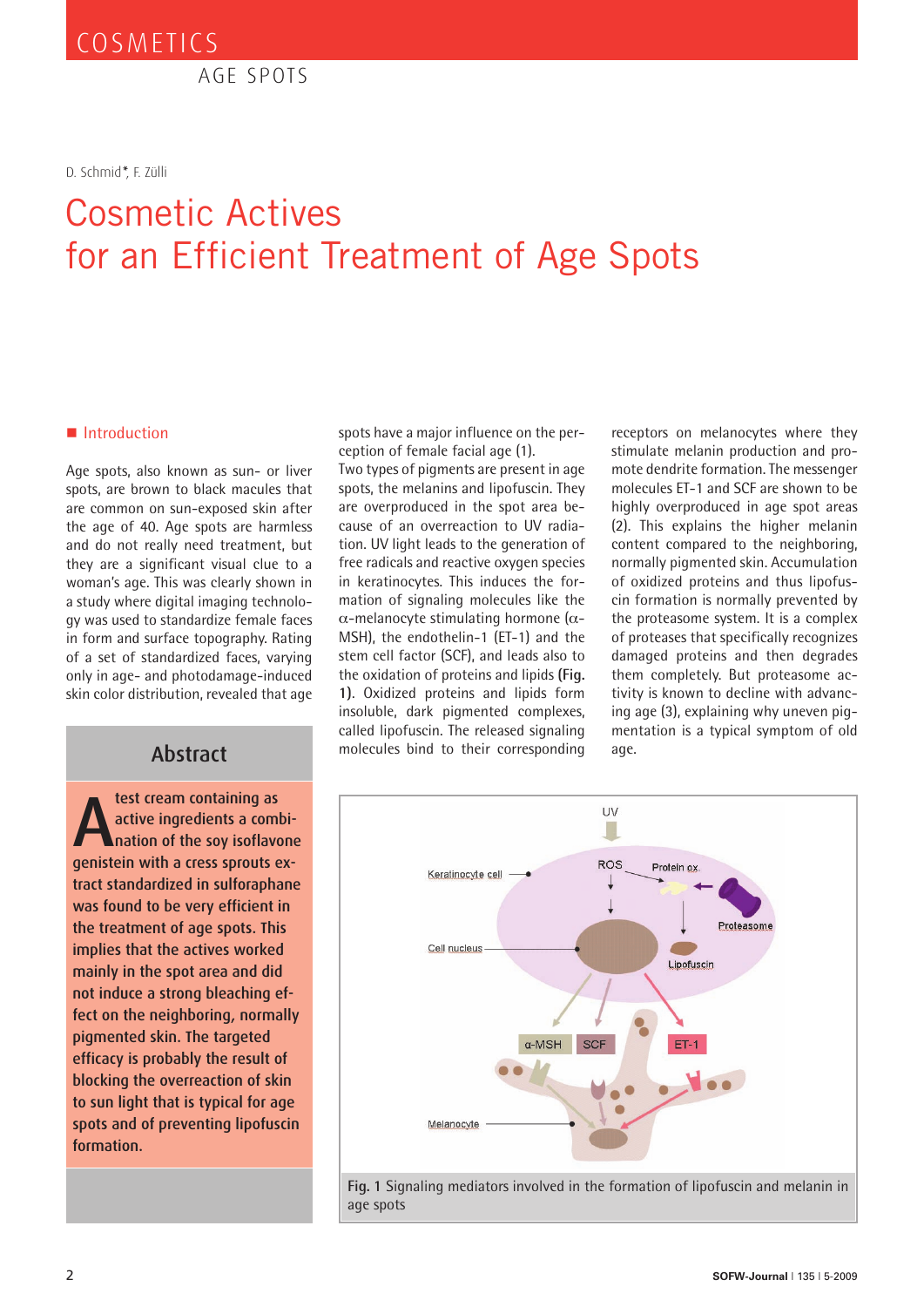## COSMETICS

#### AGE SPOTS

#### **E** Active Ingredients for Efficient and Specific Treatment of Age Spots

The cosmetic treatment of age spots is normally a combination of the regular use of sunscreens for prevention, and application of whitening products to fade the spots. But, if not applied only on the spot area, the fading effect is minimal because this kind of treatment will whiten the skin all over. And as most of the women still prefer a slight, healthy-looking tan, they are looking for a product that specifically treats age spots. This article describes a cosmetic ingredient that meets these criteria. The ingredient is based on a combination of the soy isoflavone genistein with a cress sprouts extract.

Genistein is a well known natural inhibitor of the tyrosine kinase, an enzyme involved in several signaling cascades from receptors at the cell surface to regulators of gene expression. A tyrosine kinase is reported to be at the intracellular side of the SCF receptor (4). There are also reports about the involvement of tyrosine kinase in the ET-1 signaling. Thus, genistein inhibits the effects of SCF and probably also of ET-1 on melanocytes. In this way, genistein regulates the high concentration of SCF and ET-1 typically found in age spots.

The cress sprouts extract helps in several ways against age spots. Cress sprouts are a rich source of the isothiocyanate sulforaphane. Isothiocyanates are sulfur-containing chemicals that are characteristic of the Brassicaceae family. Well known members of this family include broccoli, rapeseed, mustard, radish and cress. Isothiocyanates give these vegetables their typical pungent taste and are produced to repel herbivores. Sulforaphane works as an indirect antioxidant (5). Direct antioxidants such as the vitamins C and E can neutralize an oxidant once and need then to be replenished by other antioxidants. Indirect antioxidants work by expressing a series of genes that code for cytoprotective proteins. These proteins are enzymes that synthesize or regenerate a lot of different direct antioxidants. Enzymes work catalytically, meaning that they are able to do thousands of working steps with-

out being consumed. In this way, sulforaphane can be used to neutralize free radicals and reactive oxygen species that represent the first UV-induced triggers for formation of lipofuscin and melanins. The cress sprouts extract was also found to inhibit the  $\alpha$ -MSH-induced melanin synthesis. This was shown in a cell-based assay using B16 murine melanoma cells. Cultivation was done in 96 well-plates for 72 hours in the presence of a stable derivative of α-MSH. After incubation, the melanin content was analyzed by measuring the optical density at 405 nm. A plate that was cultivated in parallel was used for the evaluation of cell viability by the MTT assay. The cress sprouts extract was tested at three different concentrations. Melanin formation was strongly inhibited at 0.4% **(Fig. 2)**. The MTT assay clearly demonstrated that this was not the consequence of a cytotoxic effect. The inhibitory effect of the extract on melanin formation after stimu-

lation with  $α$ -MSH could also be demonstrated with normal human melanocytes. The cress sprouts extract at 0.016% reduced melanin synthesis by 47%. The cress sprouts extract was not active in assays with isolated human tyrosinase. The results of the cell-based assays with B16 cells or the normal human melanocytes therefore indicate that the cress sprouts extract reduces the binding of  $\alpha$ -MSH to its receptor on melanocytes.

The cress sprouts extract turned out to be very active in a cell-based screening assay for modulators of the proteasome system. The Proteasome-Glo™ Assay (Promega) was used to analyze the effects on the proteasome activity in normal human dermal fibroblast cells. The assay is based on a proteasome substrate labeled with aminoluciferin. This coupled-enzyme system, with simultaneous proteasome cleavage of substrate and luciferase consumption of the released aminoluciferin, results in a luminescent



**Fig. 2** Incubation plate with the B16 murine melanocytes in triplicates